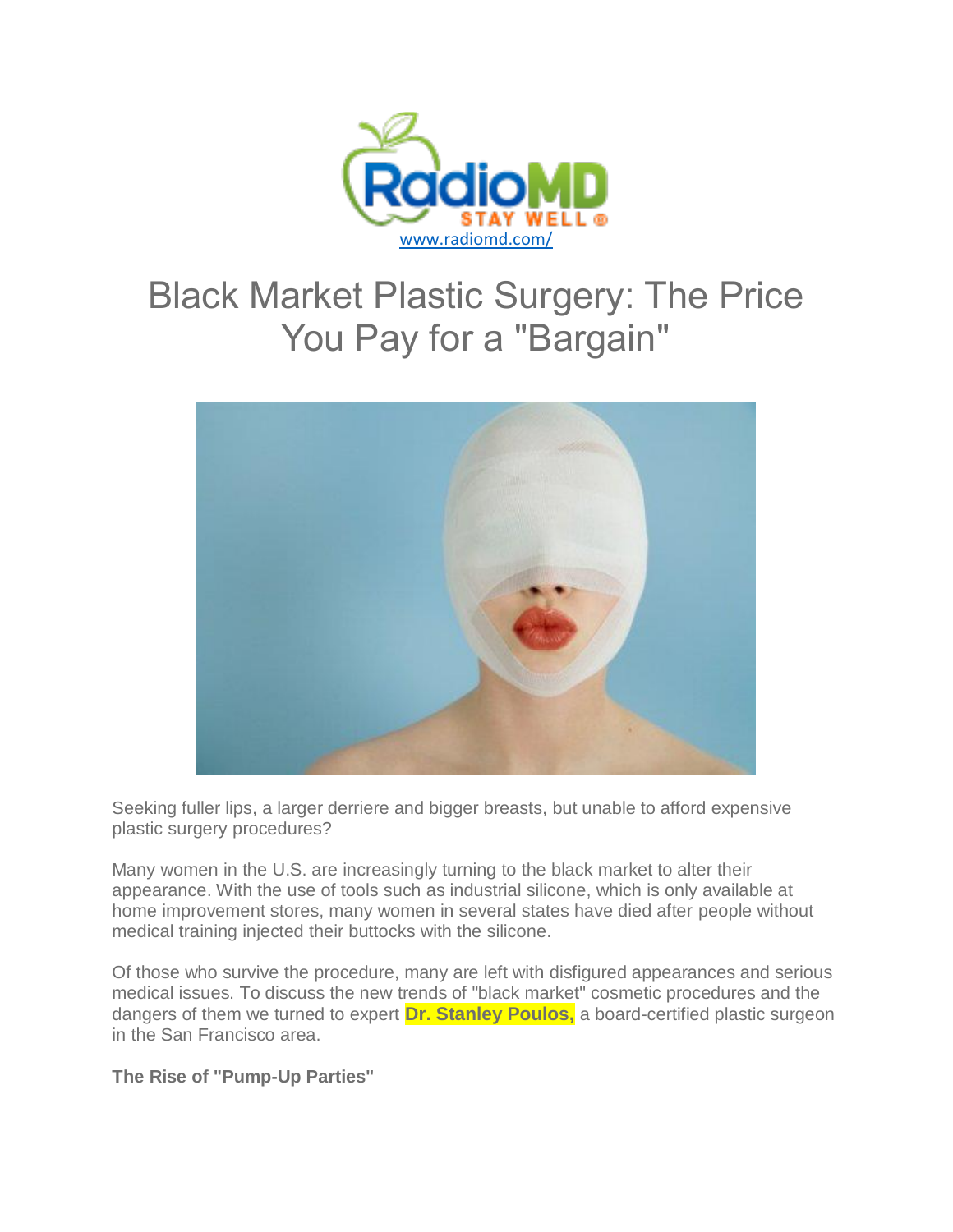Especially notorious are "pump-up parties," where people, often members of the male-tofemale transgender community, gather for liquid silicone injections in hopes of feminizing their appearance. According to a study reported at the 2006 meeting of the Radiological Society of North America, 11 women or transsexuals suffered silicone pulmonary embolism and died after getting liquid silicone injections. The study included 44 people over a 15-year period. Unfortunately, since this is an illegal practice, it's very difficult to know how widespread or what the numbers are.

Dr. Poulos states, "Pumping is becoming more and more common for those who cannot afford to go to a qualified plastic surgeon. The people who usually do the pumping are not doctors or nurses (they are neither licensed nor board certified), and they offer cosmetic services very cheap. The silicone that they are injecting could be medical-grade, or industrial-grade, and you can't really be sure what impurities it may have."

Deadly complications from these procedures, and severe infections causing chronic health problems are documented yet people still put themselves at serious risk to save money.

"While everything may look and feel great right after 'pumping,' problems can occur months or even years later. The silicone can migrate to other parts in your body, then harden and cause chronic pain. It can also cause a multitude of other health problems and be disfiguring as well," Poulos adds.

### **How Legitimate Plastic Surgeons Perform a Buttock Enhancement**

The surgery is actually a transplant of a patient's own adipose (fat) tissue from one area of the body to the butt. Liposuction is used to remove excess fat from abdomen, flanks, back or thighs which is then prepared to allow injection into the buttock region to optimize body contour. Sculpting the soft tissues immediately surrounding the buttock defines the added fullness of the transplantation.

"When it comes to your body you really do not want to take chances and since there is a specific way to administer the procedure to achieve an optimal result you really want to be armed with information about the right and wrong way a procedure is done," advises Poulos.

#### **High Death and Disfigurement Rate with Black Market Plastic Surgery**

Dr. Poulos says, "Complications can occur even in optimal conditions, of course; but the individuals responsible for these and other deaths were subject to zero regulations and were operating in ill-equipped condominium basements, apartments, and private homes, with no safety backups or trained staff on hand to help if anything went wrong."

#### **Tips for Those Who Desire Plastic Surgery**

"If you're planning to undergo a cosmetic procedure, don't let yourself be taken in by discount costs and false promises. Any procedure you have done should be performed by a board-certified plastic surgeon in a safe, accredited facility. Ask about potential risks, and don't take any shortcuts. Your life is too important to risk over a lower price tag," stresses Poulos.